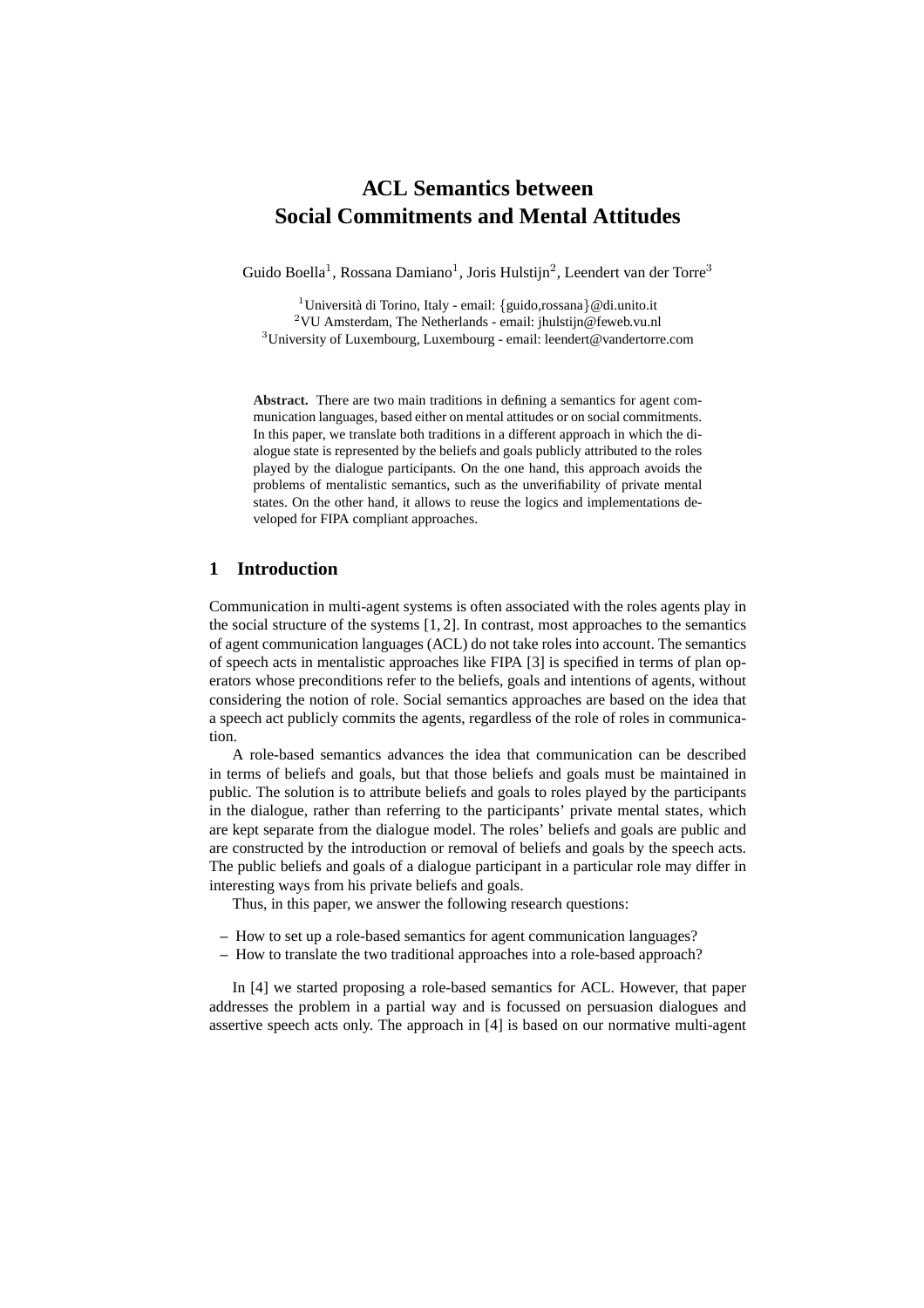systems framework [5, 6]; it describes roles via the agent metaphor and is formalized in Input/Output logic. In this paper, we refer to a commonly known framework, the FIPA formal language, to translate the traditional ACL semantics to a role-based semantics. Moreover, we model additional categories of speech acts, like commissives and directives, that we apply in negotiation dialogues between cooperative agents.

The paper is structured as follows. In Section 2 we present our role model followed by the translation of FIPA-ACL and social semantics [7] into role-based semantics (Sections 3 and 4). In Section 5 we translate the Propose interaction protocol from FIPA and from social semantics to our role model, in order to be able to compare the two different approaches. Conclusions end the paper.

### **2 The role model**

Communication among agents in a MAS is often associated with the roles agents play in the social structure of the systems. The GAIA methodology [1] proposes interaction rules to specify communication among roles, the ROADMAP methodology [8] specifies in the Social model the relations among roles, and in AALAADIN [2] interaction is defined only between the roles of a group: "The communication model within a group can be more easily described by an abstracted interaction scheme between roles like the 'bidder' and the 'manager' roles rather than between individual, actual agents".

Role names, like'speaker' and 'addressee' or 'buyer' and 'seller' are often mentioned in the definition of agent communications languages. However, these terms only serve the function to bind individual agents to the speech acts in the protocol, but they are not associated with a state which changes during the conversation as a result of the performed speech acts. In our approach the notion of roles is interpreted as role instances, sometimes also called *qua individuals* or Role Enacting Agents [9]. The function played by roles in dialogue is similar to the function they play in an organization, where they define the power of agents to create commitments. As in organizations, it is possible that different roles are filled in by the same agent, thus determining ambiguities and conflicts (e.g. a command issued by a friend may not be effective, unless the friend is also the addressee's boss).

In [4] we propose to use the notion of role as a basis for a semantics of agent communication languages. The basic idea is that speech acts can be modelled as plan operators with preconditions and effects which can refer to beliefs, goals and intentions, but the mental attitudes they refer to are not the private inaccessible ones of the agents. Rather, the beliefs, goals and intentions to which speech acts refer are attributed to a public image of the participants in the dialogue representing the role they play.

The advantage of this approach is that it overcomes the unverifiability problem of mental attitudes approaches, since the role's mental attitudes are publicly attributed by the rules of the dialogue according to the moves performed. Roles represent expectations, but the model remains neutral with respect to the motivations that agents have when they play a role: the agents can adopt the mental attitudes attributed to roles as a form of cooperation, or they can be publicly committed to their roles in more formal contexts. To play a role, an agent is expected to act *as if* the beliefs and goals of the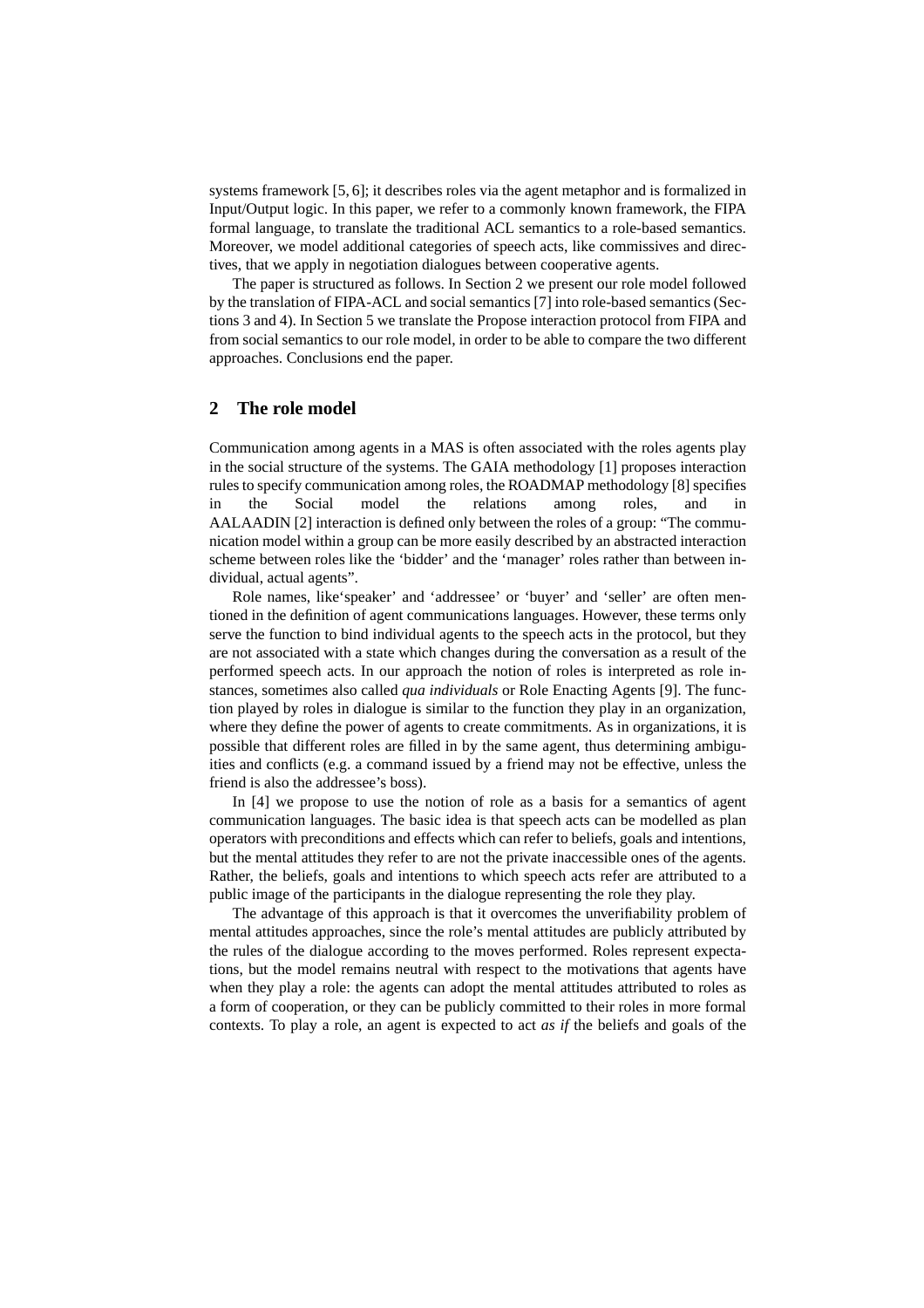role were its own, and to keep them coherent, as it does for its own mental attitudes. It should adopt his role's goals and carry them out according to his role's beliefs.

Note that our model keeps apart the motivations for playing a role from the rules of the game which affect the state of the roles. In this way, we keep separate the public character of dialogue from the private motivations of the agents involved in a dialogue. The roles' attitudes represent what the agent is publicly held responsible for: if the agent does not adhere to his role, he can be sanctioned or blamed. So, an agent may be sincere (i.e., he really acts as expected from his role) for pure cooperativity, or for the fear of a sanction. Here, we focus on the relation between the role-based semantics and the existing approaches to ACL semantics, and we are not concerned with the way the obligation to play a role consistently can be enforced. The introduction of obligations requires the reference to an explicit multi-agent normative system, as described in [10].

The only thing agents have to do when communicating is to respect the rules of the dialogue or they are out of the game. The agents thus have to respect the cognitive coherence of the roles they play or they get into a contradictory position. We adopt Pasquier and Chaib-draa [11]'s view that dialogue arises from the need of maintaining coherence of mental states: "two agents communicate if an incoherence forces them to do so. [...] Conversation might be seen [...] as a generic procedure for attempting to reduce incoherence". An agent engaged in the dialogue tries to avoid contradictions, not with its private mental states, but with the public image which its role constitutes. As long as an agent plays a game following its constitutive rules, it cannot refuse that what it has said will be considered as a public display of its position in the game, according to its role. Consider the example of a liar, who once he starts lying, has to continue the dialogue consistently with what he said before, independently of his real beliefs.

In order to make the translation possible we need the following formal system:

**Definition 1.** *A dialogue game is composed of*  $\langle A, R, PL, B, G, RL, CR \rangle$  *where* 

- **–** A *is a set of agents involved in the interaction, e.g.,* x, y*.*
- $RN$  *is a set of role names, like*  $r_1, r_2, ...$
- $-$  R *is a set of role enacting agents, e.g.,*  $a = x : r_1$ ,  $b = y : r_2$ *. We denote with* i, j *variables over role enacting agents.*
- **–** SA *is a set of speech act types, e.g.,* inform*,* request*, etc.*
- $− PL : A × RN → R$  *is a role playing function*  $a = PL(x, r<sub>1</sub>)$  *is a role*  $r<sub>1</sub>$  *enacting agent played by agent*  $x \in A$ *. We will write*  $a = x : r_1$  *for*  $a = PL(x, r_1)$ *.*
- **–** RL *is a set of axioms on the role model.*
- **–** CR *are the constitutive rules of the dialogue game: they are common beliefs specifying how speech acts affect the roles' mental attitudes.*
- **–** B *and* G *are the agents' beliefs and goals, respectively.*

We can now define the formal language, inspired by FIPA's specification language.

#### **Definition 2 (Language).**

*Given a set of propositions* L *and basic actions* ACT*:*  $q := p | \neg q | q \vee q | B(m, q) | G(n, q) | done (act) | done (i, act) |$  $message(x, y, SA(i, j, q)) | SA(i, j, q) | a = x : r_1$  $act := action | act; act$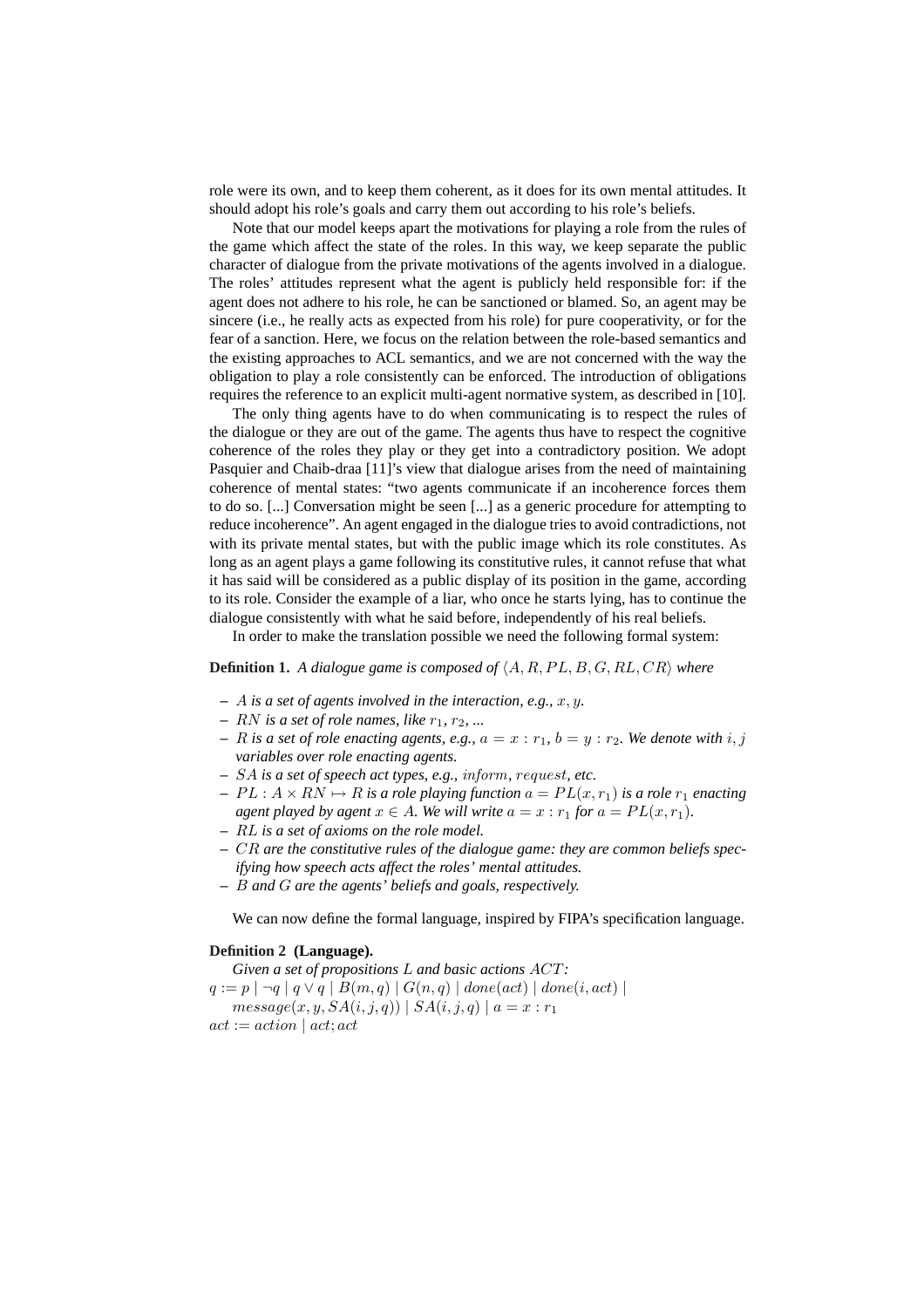*where*  $p, q \in L$ ,  $x, y \in A$ ,  $i, j \in R$ ,  $m, n \in A \cup R$ ,  $r_1 \in RN$  *and action*  $\in ACT$ . B *and* G *represent the beliefs and goals.*

Note that according to this definition also roles can have beliefs and goals.

For simplicity here we do not distinguish goals from intentions.

The  $done(act)$  and  $done(i, act)$  expressions denote the execution of an action, specif ying or not the agent of the action. We will use  $done(act)$  later when act is a joint action, for example,  $\text{sell}(i, j) = \text{give}(i)$ ;  $\text{pay}(j)$ . Here we use a minimal definition of actions which allows us to cover the examples.

Is it possible that roles have mental attitudes? What we are modelling are public mental states of the same kind as the ones associated to role enacting agents in the model of [9]. A similar solution is proposed also by [12] where beliefs (but not goals) can be publicly attributed to agents by means of a grounding operator. The right perspective should be always  $B(x, B(i, p)) \wedge B(y, B(i, p))$ , where x and y play a role in the dialogue, rather than  $B(i, p)$  when  $i \in R$ . However, for convenience we will use the latter formula  $B(i, p)$ . Preconditions and postconditions of speech acts will refer to beliefs and goals of the roles. The difference is that roles' mental attitudes have different properties with respect to those of their players. In particular, they are public: a role knows what the other role believes and wants, because speech acts are public.

We add the following axioms  $RL$  in a dialog game, representing rationality constraints; they are mostly inspired by FIPA, apart from those concerning public mental states and distribution of goals in joint plans. For all roles  $i, j$ :

**–** Each role has correct knowledge about its own mental states, in particular, its beliefs about its goals are correct. This axiom corresponds to FIPA's [3] schema  $\phi \leftrightarrow B_i \phi$ , where  $\phi$  is governed by an operator formalising a mental attitude of agent *i*:  $(B(i, G(i, p)) \rightarrow G(i, p)) \wedge (B(i, \neg G(i, p)) \rightarrow \neg G(i, p))$  (RL1)

$$
(B(i, B(i, p)) \to B(i, p)) \land (B(i, \neg B(i, p)) \to \neg B(i, p))
$$
 (RL2)

**–** Since the beliefs of the roles are public, each role has the complete knowledge about the other roles' beliefs and goals:  $(B(i, p) \leftrightarrow B(i, B(i, p))) \land (\neg B(i, p) \leftrightarrow B(i, \neg B(i, p)))$  (RL3)

$$
(G(j, p) \leftrightarrow B(i, G(j, p))) \land (\neg G(j, p) \leftrightarrow B(i, \neg G(j, p)))
$$
\n(RL4)

- **–** Forwarding a message is a way to perform a speech act:  $B(m, message(x, y, SA(i, j, p)) \rightarrow SA(i, j, p))$  (RL5) where  $SA \in \{inform, request, propose, \dots\}$ , for all  $x, y \in A$  and  $m \in \{i, j\}$ . Note that the sender of the message  $x$  is an agent playing the role  $i$  in the speech act and the receiver agent  $y$  plays the role  $j$ .
- Each agent is aware of which speech acts have been performed, where  $i = x : r_1$ ,  $j = y : r_2$  and  $m \in \{i, j\}$ :

$$
message(x, y, SA(i, j, p)) \rightarrow B(m, message(x, y, SA(i, j, p)))
$$
 (RL6)

**–** A rationality constraint concerning the goal that other agents perform an action: if agent i wants that action act is done by agent j, then agent i has the goal that agent  $j$  has the goal to do  $act$ :

$$
G(i, done(j, act)) \rightarrow G(i, G(j, done(j, act)))
$$
 (RL7)

**–** Some FIPA axioms like Property 1  $(G(i, p) \rightarrow G(i, a_1)...|a_n)$ , where  $a_1)...|a_n$  are feasible alternatives to achieve  $p$  [3] concern the execution of complex actions. In a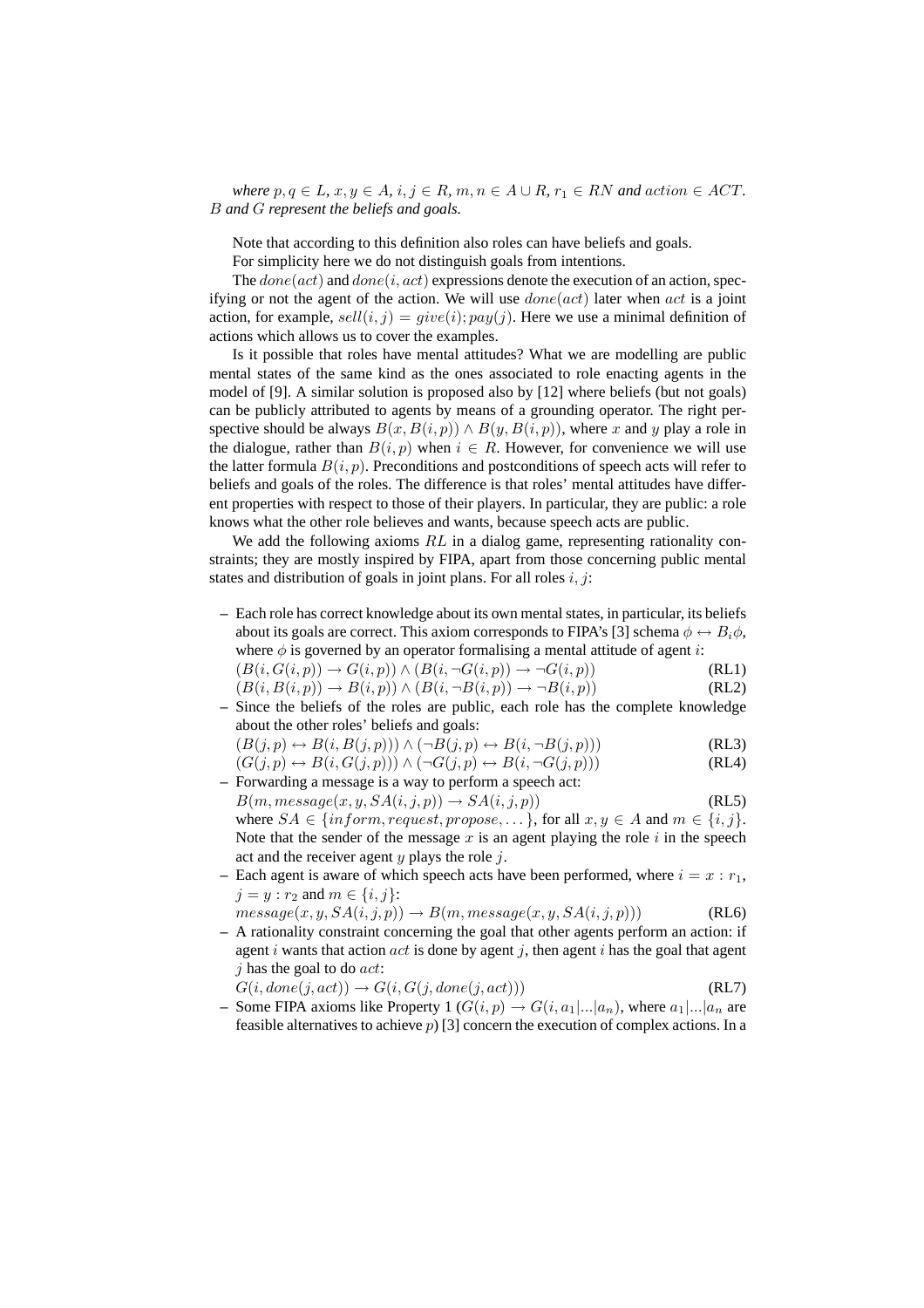similar vein, we add two axioms concerning the distribution of tasks. Taking inspiration from [13], we add an axiom to express that if an agent intends a joint action, then it intends that each part is done at the right moment. If  $act = act_1; ...; act_n$ , where ";" is the sequence operator,  $act$  is a joint action :

 $G(i, done(act)) \rightarrow$  $(done(act_1(i_1); \ldots; act_k(i_k)) \to G(i, done(act_{k+1}(i))))$  (RL8) If  $act_{k+1}(j)$  and  $i \neq j$ , then by axiom RL7:  $G(i, done(act)) \rightarrow$  $(done(act_1(i_1); \ldots; act_k(i_k)) \to G(i, G(j, done(act_{k+1}(j))))$  (RL9)

Each agent in the group wants that the others do their part.

Note that in the role model it is not assumed that the role's mental attitudes corresponds to the mental attitudes of their players. This assumption can be made only when an agent is sincere, and can be expressed as:

 $(B(i, p) \wedge i = x : r \wedge since (x, r)) \rightarrow B(x, p)$  $(G(i, p) \wedge i = x : r \wedge since (x, r)) \rightarrow G(x, p)$ 

In the next two sections, we show how the semantics of speech acts defined by FIPA and by social semantics can be expressed in terms of roles.

#### **3 From FIPA to roles**

The semantics of agent communication languages provided by FIPA [3] are paradigmatic of the models based on mental attitudes. In FIPA, communicative acts are defined in terms of the mental state of the BDI agent who issues them. The bridge between the communicative acts and the behavior of agents is provided by the notions of rational effect and feasibility preconditions. The rational effect is the mental state that the speaker intends to bring about in the hearer by issuing a communicative act, and the feasibility preconditions encode the appropriate mental states for issuing a communicative act. To guarantee communication, the framework relies on intention recognition on the part of the hearer.

The main drawback of FIPA resides in the fact that mentalistic constructs cannot be verified [14, 15]. So, they are not appropriate in situations in which agents may be insincere or non cooperative, like in argumentation or negotiation. In contrast, meaning should be public as Singh [16], Walton and Krabbe [17], Fornara and Colombetti [7] claim.

In the following, we provide a role-based semantics for FIPA communicative acts by proposing a translation using constitutive rules  $CR$  of our dialogue game. Note, however, that the beliefs and goals of roles resulting from the translation have different properties than the beliefs and goals of the agents referred to by FIPA semantics.

The structure of the constitutive rules of dialogue reflects the structure of FIPA operators: the speech act is mapped to the antecedent, while feasibility preconditions and rational effects are mapped to the consequent. This methodology relies on some FIPA axioms according to which, when a speech act is executed, its feasibility preconditions and its rational effects must be true. So, after a speech act, its preconditions and its rational effect are added to the roles' beliefs and goals: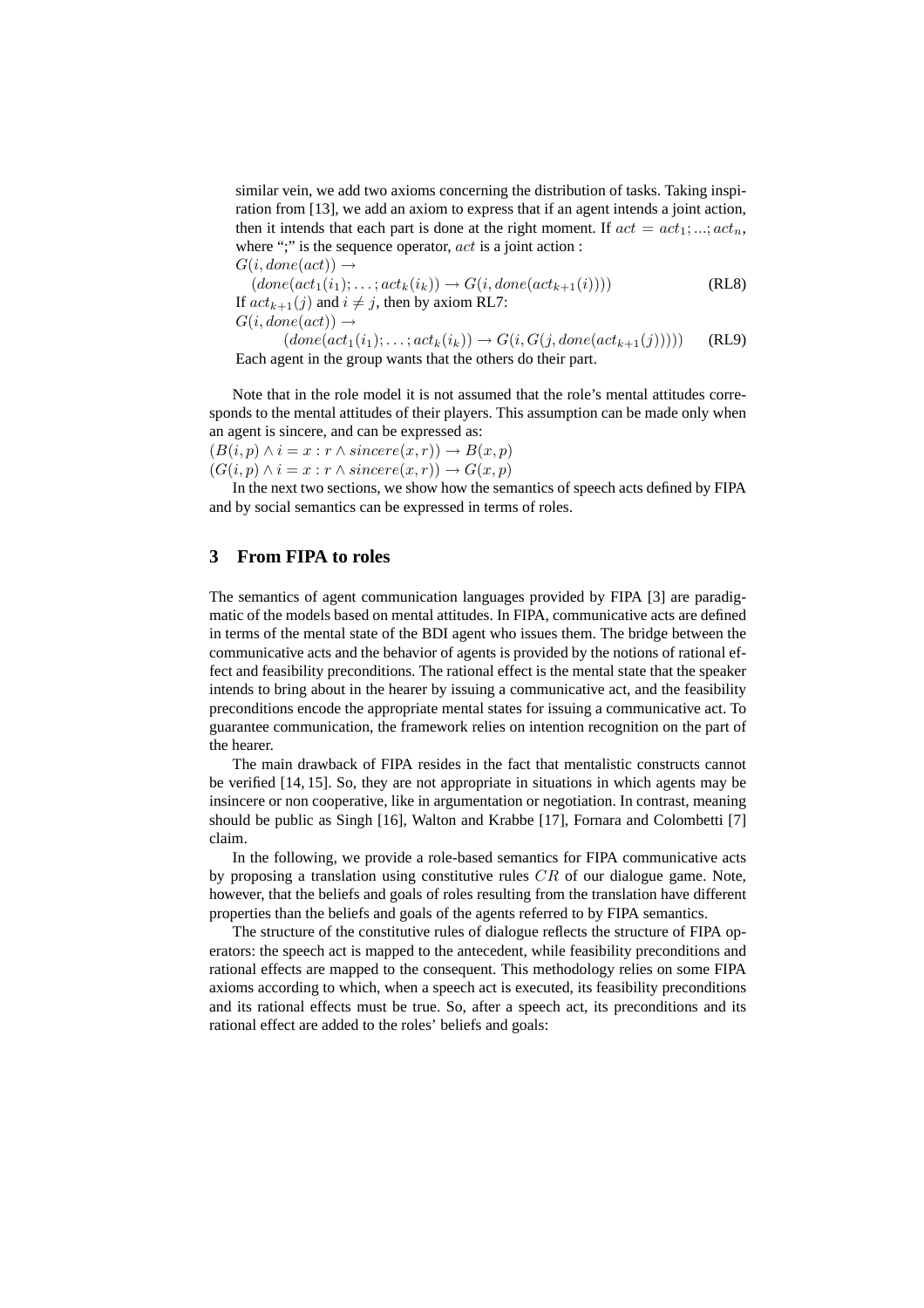$B(i, done(act) \wedge agent(j, act)) \rightarrow G(j, RE(act))$  (Property 4 of FIPA) (RL10)  $B(i, done(act) \rightarrow FP(act))$  (Property 5 of FIPA) (RL11)

where  $FP$  stands for feasibility preconditions,  $RE$  for rational effects, and i and j are the role enacting agents in the conversation. Since in the role-based semantics these axioms apply to roles, the belief that the preconditions of the speech act hold is publicly attributed to the role of the speaker, abstracting from the actual beliefs of the agent who plays the role.

For space reasons, we do not report here preconditions concerning uncertain beliefs (the modal operator  $U$ *if* in FIPA), but the extension to them is straightforward.

Here is FIPA definition of the  $inform$  communicative act (CA):

 $\langle i, \text{inform}(j, p) \rangle$ FP:  $B(i, p) \wedge \neg B(i, B(j, p) \vee B(j, \neg p))$ RE:  $B(j, p)$ 

- The first precondition  $B(i, p)$  is modelled by the rule:  $B(i, \text{inform}(i, j, p) \rightarrow B(i, p))$  (CR12) The second precondition  $\neg B(i, B(j, p) \lor B(j, \neg p))$  is modelled by  $B(i, \text{inform}(i, j, p) \rightarrow \neg B(i, B(j, p) \lor B(i, \neg p)))$  (CR13) Remember that  $B(j, p) \to B(i, B(j, p))$ , so now this precondition can be verified on the public state of the dialogue.
- **–** The effect is accounted for by  $B(i, \text{inform}(i, j, p) \rightarrow G(i, B(j, p)))$  (CR14)

To model FIPA's remark that "Whether or not the receiver does, indeed, adopt belief in the proposition will be a function of the receiver's trust in the sincerity and reliability of the sender" we need the following rule:

 $B(j, (G(i, B(j, p)) \wedge reliable(i, p)) \rightarrow B(j, p))$  (CR15)

We do not want to comment further on this issue here: see e.g., [18–20] for the subjects of reliability and trust. As illustrated in the previous section, we keep separate reliability and sincerity: sincerity is not part of the game, but it refers to the relation between the role's beliefs and the player's private beliefs.

Concerning the request CA :

 $\langle i, request(i, act) \rangle$ FP:  $\neg B(i, G(j, done(act))) \land agent(j, act)$ RE: done(act)

- **–** The precondition is modelled as follows:
- $B(i, request(i, j, done(j, act)) \rightarrow \neg B(i, G(j, done(j, act)))$  (CR16) **–** The effect is modelled by
	- $B(i, request(i, j, done(j, act)) \rightarrow G(i, done(j, act)))$  (CR17)

Analogously to *inform*, a rule expresses that only a cooperative receiver adopts a speaker's goal:

 $B(j, (G(i, done(j, act)) \wedge cooperative(j, i)) \rightarrow G(j, done(j, act)))$  (CR18)

Note that  $B(j, G(i, done(j, act))$  is not the result of an intention reconstruction by  $j$  about  $i$ 's goals, but part of the state of the conversation. So only goals which are publicly stated are adopted in a cooperative dialogue.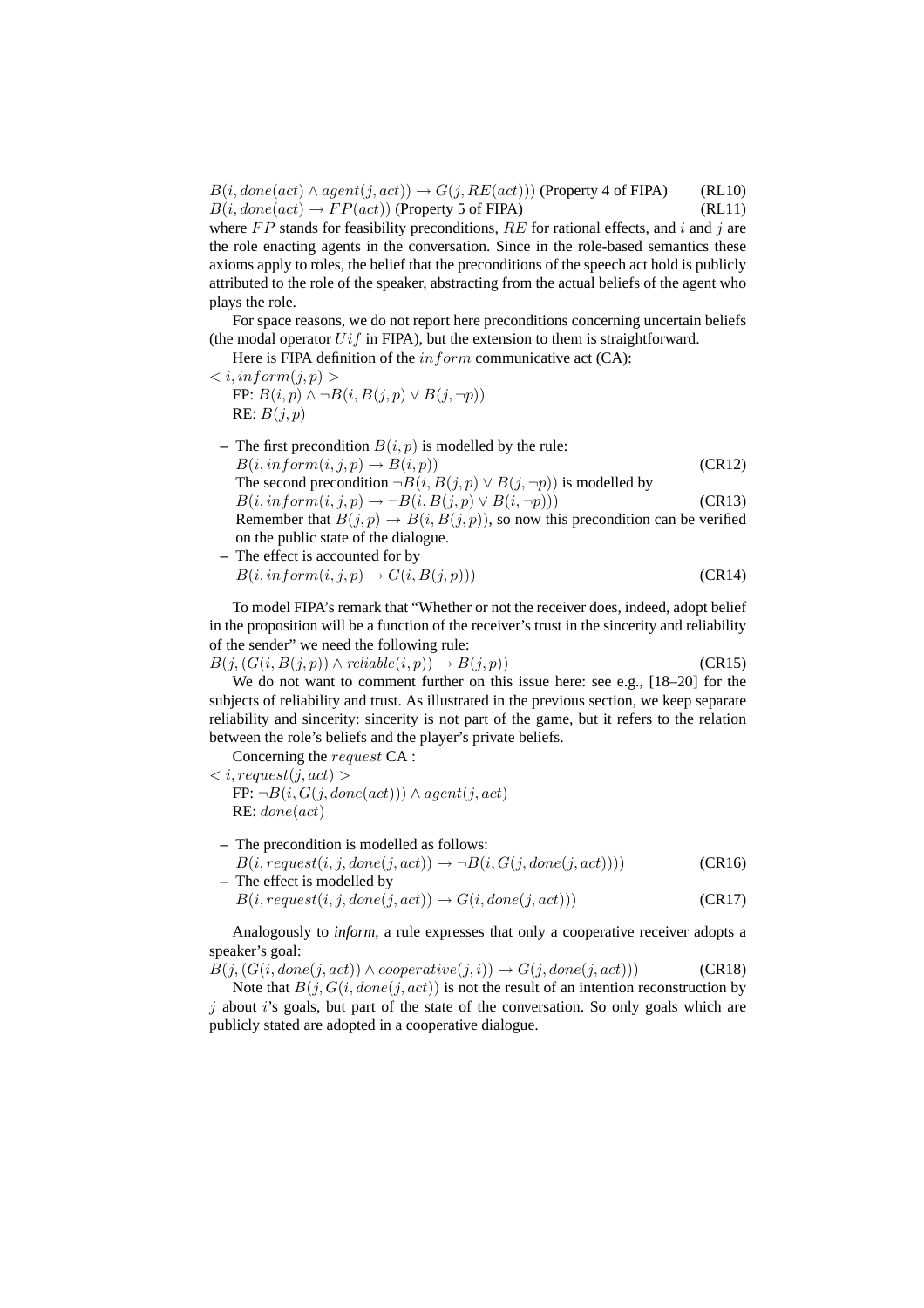Since it is of particular importance for our running example, we illustrate how the propose speech act is defined in FIPA and explain how we model it. Since propose is an *inform* act in FIPA, its definition in role-based semantics derives from the definition of the *inform* provided above, yielding the following definition:

 $\langle i, \text{propose}(i, \text{act}) \rangle$ 

FP:  $B(i, G(j, done(act)) \rightarrow G(i, done(act)))$  $\neg B(i, B(j, G(j, done(act))) \rightarrow G(i, done(act))) \vee$  $B(j, \neg G(j, done(act)) \rightarrow G(i, done(act))))$ RE:  $B(j, G(j, done(act)) \rightarrow G(i, done(act)))$ 

Where  $act$  is an action of  $i$  or a joint action, otherwise we call it a request and not a propose.

Since an agent is reliable concerning its own mental states (it has a correct view of what he believes and intends) from rule CR15 it follows that:

 $B(j, propose(i, j, done(act)) \rightarrow (G(j, done(act)) \rightarrow G(i, done(act))))$  (CR19) We illustrate how the accept and reject speech acts are modelled even if they are

defined as *inform* acts in FIPA:

 $\langle i, accept \, proposal(i, act) \rangle$ FP:  $B(i, G(i, done(act))) \wedge$  $\neg B(i, B(j, G(i, done(act))) \vee \neg B(j, G(i, done(act))))$ RE:  $B(j, G(i, done(act)))$ Since an agent is accounted *reliable* about its own mental state:  $B(j, accept \, proposal(i, j, done(act)) \rightarrow G(i, done(act)))$  (CR20)  $\langle i, reject \, proposal(j, done(act)) \rangle$ FP:  $B(i, G(i, done(act)))\neg B(i, B(j, G(i, done(act))) \vee \neg B(j, G(i, done(act)))$ RE:  $B(j, \neg G(i, done(act)))$ 

## **4 From commitments to roles**

Agent communication languages based on social commitment constitute an attempt to overcome the mentalistic assumption of FIPA by restricting the analysis to the public level of communication (Singh [16], Verdicchio and Colombetti [21]). Communicative acts are defined in terms of the social commitments they publicly determine for the speaker and the hearer. According to Singh [22], describing communication using social commitment has the practical consequence that "[...] one can design agents independently of each other and just ensure that their S-commitment would mesh in properly when combined".

The use of social commitments to model communication does not explain how the social dimension of commitment affects the behavior of the individual agents. While this approach is mostly appropriate in competitive environments, like negotiation, its advantages are less clearcut in cooperative ones, like information seeking dialogues. The reference to obligations to bridge this gap brings into social semantics the controversial issue of obligation enforcement [23].

Here, we show how to define a particular social semantics presented by Fornara and Colombetti [7] in the role-based semantics (from now on, SC). In the SC model, speech acts introduce commitments in the dialogue state or manipulate them. A commitment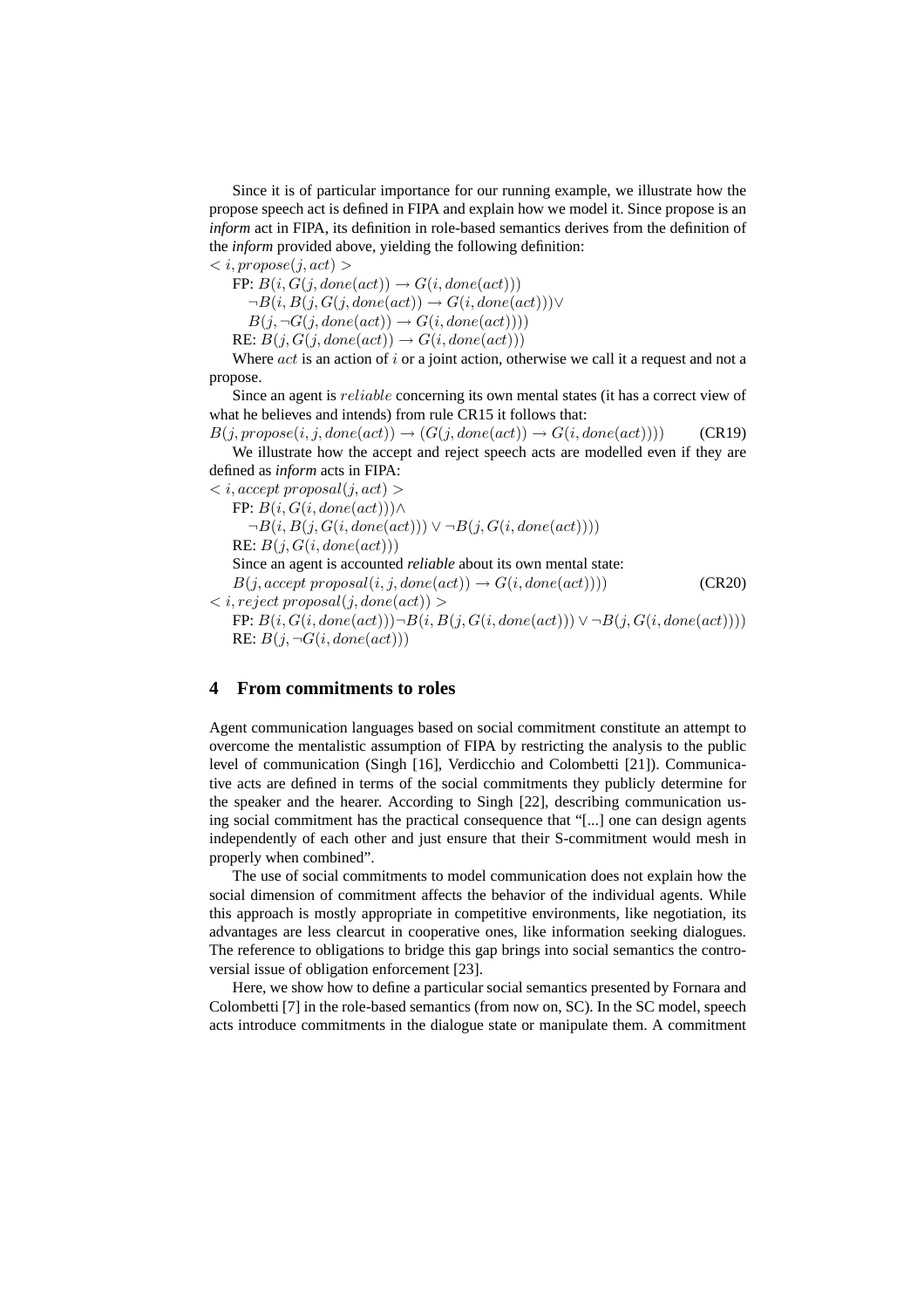$C(i, j, p | q)$  has a *debtor* i, a *creditor* j, i.e., respectively, the agent which has the commitment, and the agent to which the commitment is made, a content  $p$  and a condition  $q$ . A commitment can have different states: unset (i.e., to be confirmed), pending (i.e., confirmed, but its condition is not true), active (i.e., confirmed and its condition is true), fulfilled (i.e., its content is true), violated (i.e., the content is false even if the commitment was active), cancelled (e.g., the debtor does not want to be committed to the action). A commitment instance is set by a speech act, with a certain state. This state can be modified by actions of the participants to the dialogue or by events, like the execution of an action fulfilling the new commitment state.

In order to perform the translation, we adopt the following methodology: we map each commitment state to a specific configuration of roles' beliefs and goals, then we define how speech acts change those beliefs and goals in such a way to reflect the changes in the commitment state.

In Fornara and Colombetti's model [7], the difference between propositional and action commitment lies only in their content. As a result, the difference between an inform and a promise is reduced to the fact that the content of the commitment they introduce is a proposition or an action respectively. By contrast, according to Walton and Krabbe [17], propositional commitment is an action commitment to defend one's position. In the mapping between SC and the role model a new distinction emerges: rather than having commitment stores, we model propositional commitments as beliefs of the role and action commitments as goals. How roles' beliefs capture the idea of a commitment to defend one's position is the topic of [4]. In this paper we focus on action commitment only.

Here, we represent conditionals commitment  $C(i, j, p | q)$  in a simplified way, as a conditional goal p of role i in case q is true:  $B(i, q \rightarrow G(i, p))$ . Conditional attitudes can be better accounted for in a conditional logic, like the Input/Output logic we used in [4]. Here, we stick to FIPA's solution for the sake of clarity, while aware of its limitations.

An unset commitment corresponds to a goal of the creditor. We translate this in the  $CR$  of a dialogue game in this way:

 $C(unset, i, j, done(i, act) | q) \equiv q \rightarrow G(j, G(i, done(i, act)))$  (CR21)

In the antecedent of this rule, the commitment condition  $q$  becomes a condition on the goal assumed by the creditor of the commitment. At this stage of the commitment life-cycle, no mental attitude is attributed to the debtor: it has not publicly assumed any actual goal, but has only been publicly requested to.

A commitment is pending when it is a goal of the creditor and the debtor of the commitment conditionally wants to perform the action if the associated condition  $q$  is true, and the creditor has this as a belief:

 $C(pending, i, j, done(i, act) | q) \equiv q \rightarrow G(j, G(i, done(i, act))) \wedge$ 

$$
B(i, q \to G(i, done(i, act))) \land B(j, q \to G(i, done(i, act)))
$$
 (CR22)

A commitment is active when it is both a goal of the debtor and of the creditor, and the pending condition is true:

 $C(active, i, j, done(j, act) | \top) \equiv G(i, done(i, act)) \wedge G(j, done(i, act))$  (CR23)

Note that to make active a pending commitment, it is sufficient that the condition  $q$ is believed true, since from

$$
B(i, q \wedge q \to G(i, done(i, act))) \tag{CR24}
$$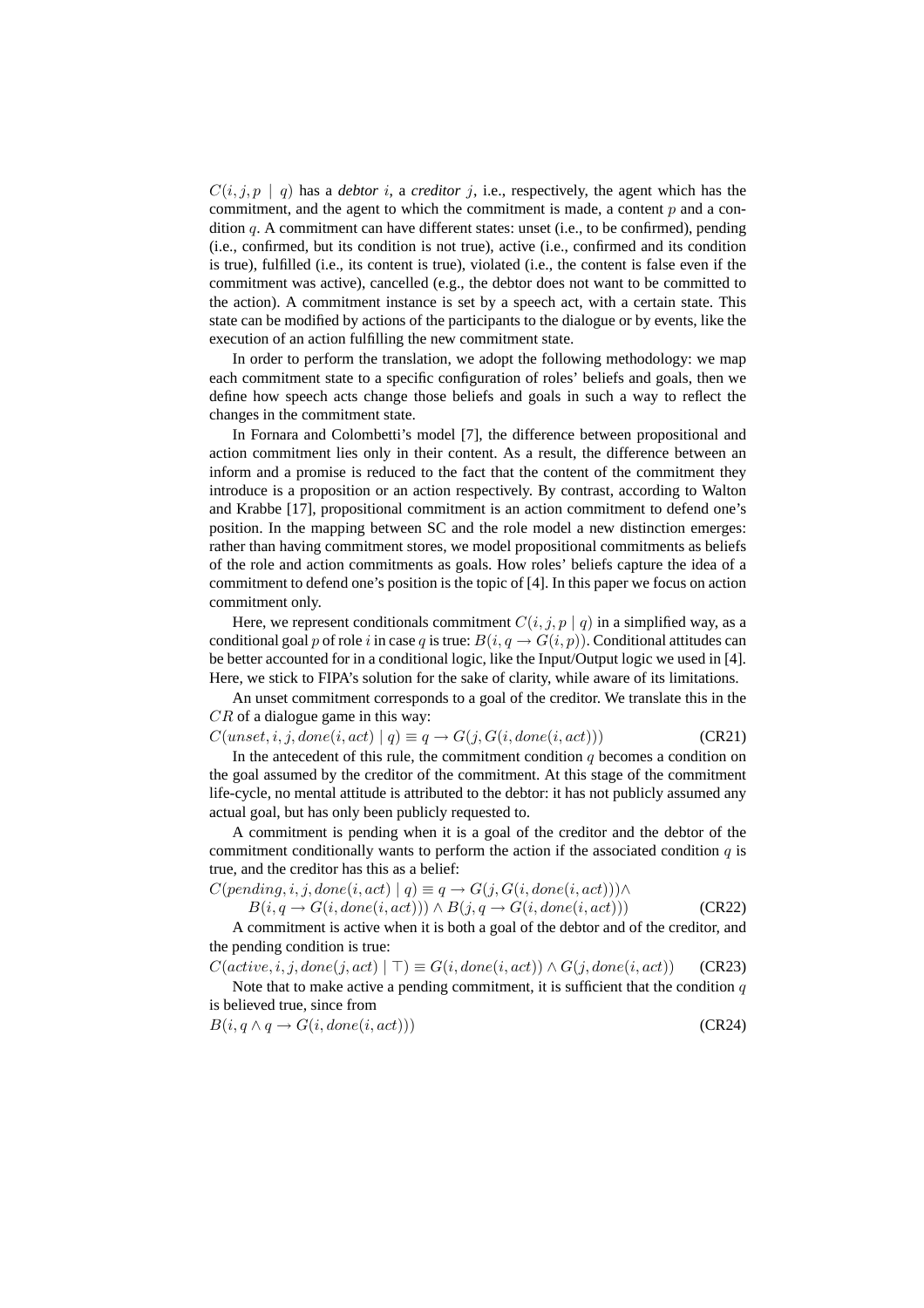we can derive  $G(i, done(i, act))$  with axiom RL1.

Commitments are violated or fulfilled when they are goals of the creditor and the content of the commitment is respectively true or false according to the beliefs of the creditor (abstracting here from temporal issues):

 $C(fulfilled, i, j, done(i, act) | \top) \equiv B(j, done(i, act)) \wedge G(j, done(i, act))$  (CR25)  $C(violated, i, j, done(i, act) | \top) \equiv B(j, \neg done(i, act)) \wedge G(j, done(i, act))$  (CR26)

Since roles are public, fulfilment and violation are not dependent on what the agents subjectively believe about the truth value of the content of the commitment, but on roles' public beliefs.

A commitment is cancelled if the creditor does not want the goal to be achieved anymore, no matter if the debtor still wants it:

$$
C(cancelled, i, j, done(i, act) \mid q) \equiv \neg G(j, done(i, act))
$$
\n
$$
(CR27)
$$

Given the definition of the commitment state in terms of the mental states of the roles, we can provide the following translation of the speech acts semantics define by Fornara and Colombetti [7].

A *promise* introduces a pending commitment of the speaker (rule CR22):

$$
promise(i, j, done(i, act), q) \rightarrow (q \rightarrow G(j, G(i, done(i, act))) \land B(i, q \rightarrow G(i, done(i, act))) \land B(j, q \rightarrow G(i, done(i, act))))
$$
 (CR28)

A *request* introduces an unset commitment with the receiver as debtor, i.e., the agent of the requested action (Rule CR21):

$$
request(i, j, done(j, act), q) \rightarrow (q \rightarrow G(i, G(j, done(j, act))))
$$
\n
$$
(CR29)
$$

*Accept* and *reject* change the state of an existing unset commitment to pending and cancelled respectively. In order to account for this fact, we insert in the antecedent of the rules for accept and reject the reference to the configuration of beliefs and goals that represent an existing commitment.

$$
(B(i, (q \rightarrow G(j, G(i, done(i, act)))) \land accept(i, j, done(i, act), q)) \rightarrow (B(i, q \rightarrow G(i, done(i, act))) \land B(j, q \rightarrow G(i, done(i, act)))) \qquad (CR30)
$$

$$
(B(i, q \rightarrow G(j, G(i, done(i, act)))) \land reject(i, j, done(j, act), q)) \rightarrow (B(i, \neg G(i, done(i, act))) \land B(j, \neg G(i, done(i, act))))
$$
 (CR31)

A *propose* is a complex speech act composed by a *request* and a conditional *promise*; it introduces an unset commitment with the receiver as debtor and a pending commitment with the speaker as debtor. Since a *propose* is used in a negotiation, q and p refer respectively to an action of the speaker and of the receiver.

 $propose(i, j, done(j, p), done(i, q)) \equiv$ 

 $request(i, j, done(j, p), done(i, q)) \wedge \wedge promise(i, j, done(i, q), s)$  (CR32) where  $s \equiv B(i, done(i, q) \rightarrow G(j, done(j, p))) \wedge B(j, done(i, q) \rightarrow G(j, done(j, p))),$ i.e., p is a pending commitment of the receiver.

*propose* is expressed by the following constitutive rules:

 $propose(i, j, done(j, p), done(i, q)) \rightarrow$ 

$$
B(i, (done(i, q) \rightarrow G(i, G(j, done(j, p)))) \land B(i, s \rightarrow G(i, done(i, q))) \land B(j, s \rightarrow G(i, done(i, q)))
$$
(CR33)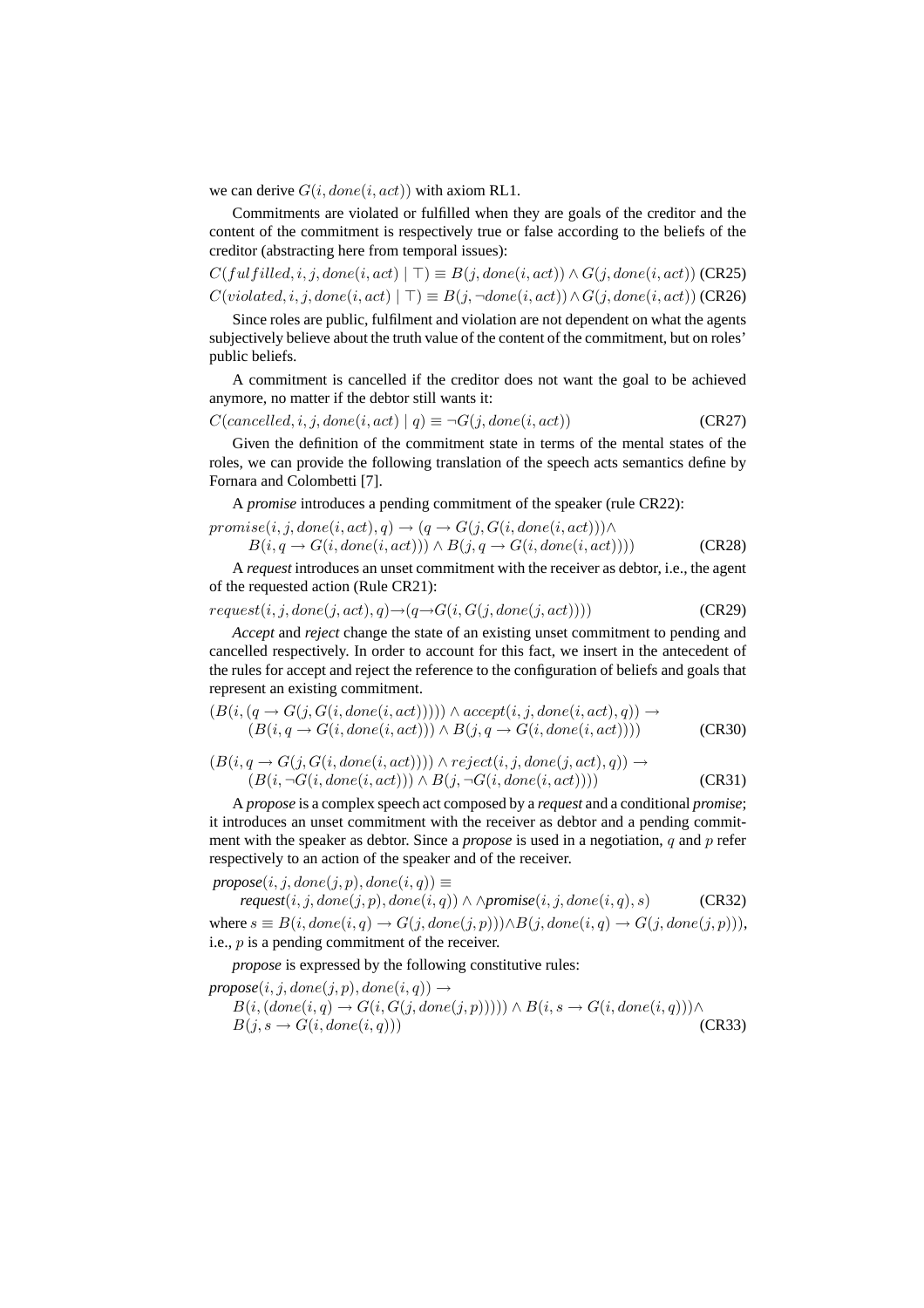| $\overline{\text{CA}}$ | Seller a                                              | Buyer $\overline{b}$                             |
|------------------------|-------------------------------------------------------|--------------------------------------------------|
|                        | (FIPA)                                                | (FIPA)                                           |
|                        | propose BELIEFS                                       | <b>BELIEF</b>                                    |
|                        | $G(b, sell(a, b)) \rightarrow G(a, sell(a, b))$       |                                                  |
|                        |                                                       | $G(b, sell(a, b)) \rightarrow G(a, sell(a, b))$  |
|                        | <b>GOALS</b>                                          | <b>GOALS</b>                                     |
|                        | $B(b, G(b, sell(a, b)) \rightarrow G(a, sell(a, b)))$ |                                                  |
| accept                 | <b>BELIEFS</b>                                        | <b>BELIEF</b>                                    |
|                        | $G(b, sell(a, b)) \rightarrow G(a, sell(a, b))$       | $G(b, sell(a, b)) \rightarrow G(a, sell(a, b))$  |
|                        | G(b, sell(a, b))                                      | G(b, sell(a, b))                                 |
|                        | G(a, sell(a, b))                                      |                                                  |
|                        | G(a, give(a))                                         | G(b, give(a))                                    |
|                        | $give(a) \rightarrow G(a, pay(b))$                    | $give(a) \rightarrow G(b, pay(b))$               |
|                        | $give(a) \rightarrow G(b, pay(b))$                    |                                                  |
|                        | <b>GOALS</b>                                          | <b>GOALS</b>                                     |
|                        |                                                       | B(a, G(b, sell(a, b)))                           |
|                        | give (a)                                              |                                                  |
| give(a)                | <b>BELIEFS</b>                                        | <b>BELIEFS</b>                                   |
|                        | $G(b, sell(a, b)) \rightarrow G(a, sell(a, b))$       | $G(b, sell(a, b)) \rightarrow G(a, sell(a, b))$  |
|                        | $give(a) \rightarrow G(b, pay(b))$                    | $give(a) \rightarrow G(b, pay(b))$               |
|                        | $give(a) \rightarrow G(a, pay(b))$                    |                                                  |
|                        | G(a, give(a))                                         | G(b, give(a))                                    |
|                        | give (a)                                              | give (a)                                         |
|                        | G(b, pay(b))                                          | G(b, pay(b))                                     |
|                        | G(a, pay(b))                                          |                                                  |
|                        | <b>GOALS</b>                                          | <b>GOALS</b>                                     |
|                        |                                                       | pay(b)                                           |
| pay(b)                 | <b>BELIEFS</b>                                        | <b>BELIEFS</b>                                   |
|                        | $G(b, sell(a, b)) \rightarrow G(a, sell(a, b))$       | $G(b, sell(a, b)) \rightarrow G(a, sell(a, b)))$ |
|                        | $give(a) \rightarrow G(b, pay(b))$                    | $give(a) \rightarrow G(b, pay(b))$               |
|                        | $give(a) \rightarrow G(a, G(b, pay(b)))$              |                                                  |
|                        | G(b, pay(b))                                          | G(b, pay(b))                                     |
|                        | pay(b)                                                | pay(b)                                           |
|                        | <b>GOALS</b>                                          | <b>GOALS</b>                                     |
| reject                 | <b>BELIEFS</b>                                        | <b>BELIEF</b>                                    |
|                        | $G(b, sell(a, b)) \rightarrow G(a, sell(a, b))$       | $G(b, sell(a, b)) \rightarrow G(a, sell(a, b))$  |
|                        | $\neg G(b, sell(a, b))$                               | $\neg G(b, sell(a, b))$                          |
|                        | <b>GOALS</b>                                          | <b>GOALS</b>                                     |
|                        |                                                       | $B(a, \neg G(b, sell(a, b)))$                    |

Fig. 1. The example with FIPA. Note that for space reasons  $done(i, act(i))$  is abbreviated in  $act(i).$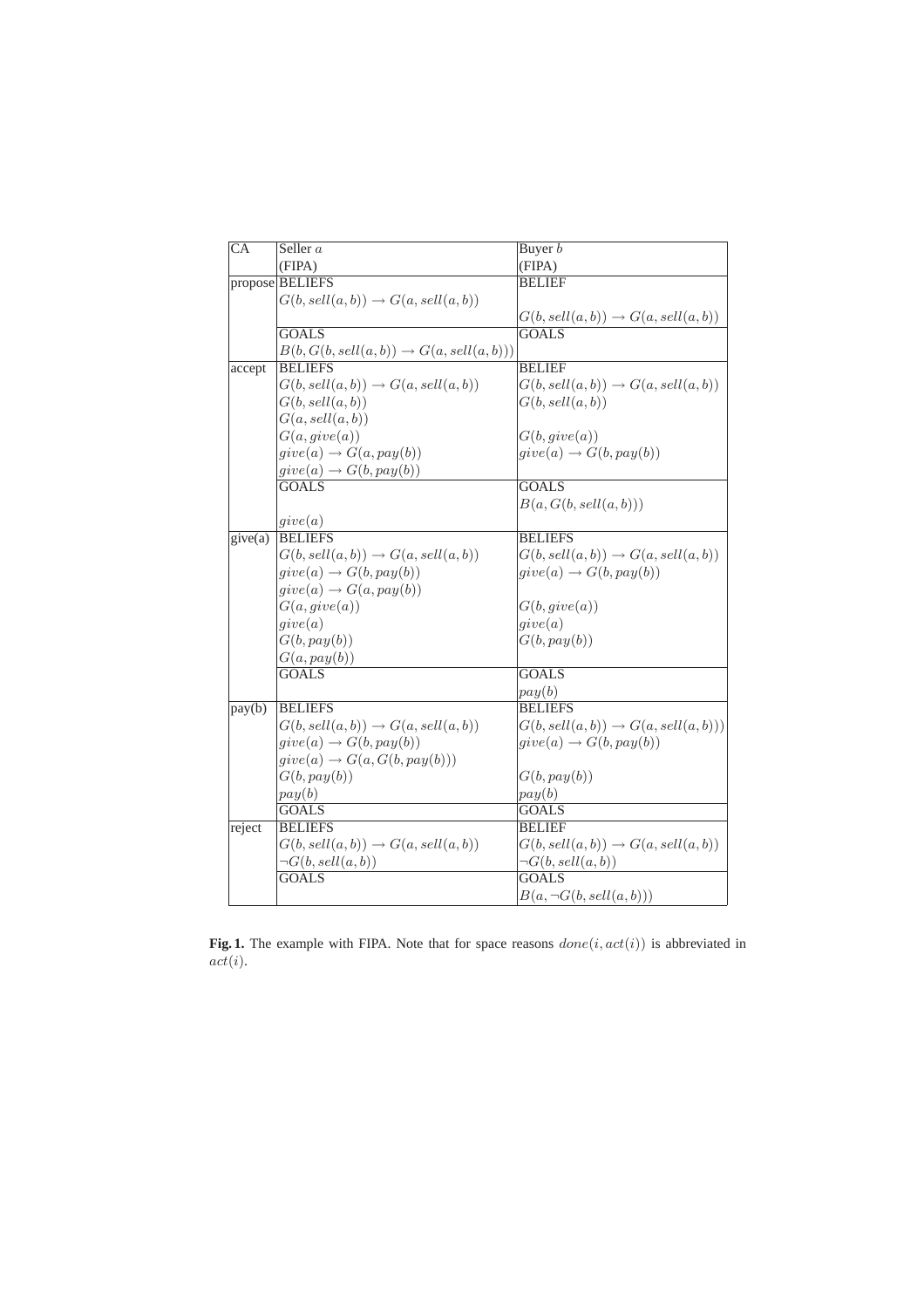#### **5 Example: the Propose protocol**

In this section we propose an example of comparison between FIPA and SC using our role semantics, as a means to assess the feasibility of the role semantics as an intermediate language. We choose as example the Propose interaction protocol of FIPA [3]. This simple protocol consists of a *propose* followed by an acceptance or a refusal, and does not refer to group coordination or group action (differently from [24]).

In the following, we illustrate how the speech acts in the two approaches introduce and modify the beliefs and goals of the roles  $a$  and  $b$ . Eventually, we compare the set of beliefs and goals produced by the translation of FIPA and SC into the role-based semantics to assess whether the goals concerning executable actions are the same in the two approaches (i.e., the agents would act at the same moment), and whether it is possible to find in FIPA the same commitments as in SC.

The main difficulty in mapping FIPA onto SC concerns the FIPA *propose* communicative act. In SC it is viewed as a way to negotiate a joint plan: "If I do q, then you do p". This models for example auctions [7]. Instead, FIPA definition of *propose* refers to one action only. Here, we are inspired by the example reported in FIPA documentation [3], which reports the action of selling an item for a given amount of money: we explicit the fact that the action of selling is a joint plan composed of the proponent's action of giving the item and the receiver's subsequent action of giving the money:  $\text{sell}(i, j) = \text{give}(i); \text{pay}(j)$ . In this way, the FIPA *propose* act becomes an act of proposing a plan to be performed by both agents. Once the goals of both agents to perform the plan have been formed, the plan is distributed between the agents according to axioms RL8 and RL9, and the goals concerning the steps of the plan are formed.

Apart form the mapping of *propose* the translation of FIPA and SC semantics to the role-based semantic is straightforward: at each turn, the constitutive rules for translating the semantics of FIPA and SC into the role-based semantics are applied (see the definition of the rules in Sections 3 and 4). Then, modus ponens and the axioms are applied. Beliefs and goals which are not affected by subsequent speech acts persist.

In FIPA (see Figure 1, where a simplified notation is used), the *propose* to sell  $(propose(a, b, done(self(a, b)))$  is an *inform* that introduces in the role a the belief that the precondition  $G(b, done(self(a, b)))) \rightarrow G(a, done(self(a, b)))$  is true. We skip for space reasons the other feasibility precondition, but the reader can easily check that it is true and consistent with the state of the dialogue. The rational effect is a goal of the speaker, but since the speaker is reliable (it has correct beliefs about its own mental states), after the proposal, the receiver believes  $G(b, done(self(a, b))) \rightarrow G(a, done(self(a, b)))$  too, by rule CR15.

The acceptance of the proposal by b in FIPA is an *inform* that b has the goal  $G(b, done(self(a, b))$ :  $accept proposal(a, b, done(self(a, b)))$ 

Again, the receiver believes the content of the accept proposal speech act because an agent is reliable about its own mental states. Since the speaker believes  $G(b, done(self(a, b)))G(a, done(self(a, b)))$  and  $G(b, done(self(a, b))$ , it believes also to have  $done(sell(a, b))$  as a goal (by modus ponens) and, by axiom RL1, it actually has the goal to sell. Most importantly, if an agent has the goal to make the joint plan, by the axiom RL8, then it has the goal to do its part at the right moment (and the other knows this) and the goal that the other does its part. The result of the distribution is: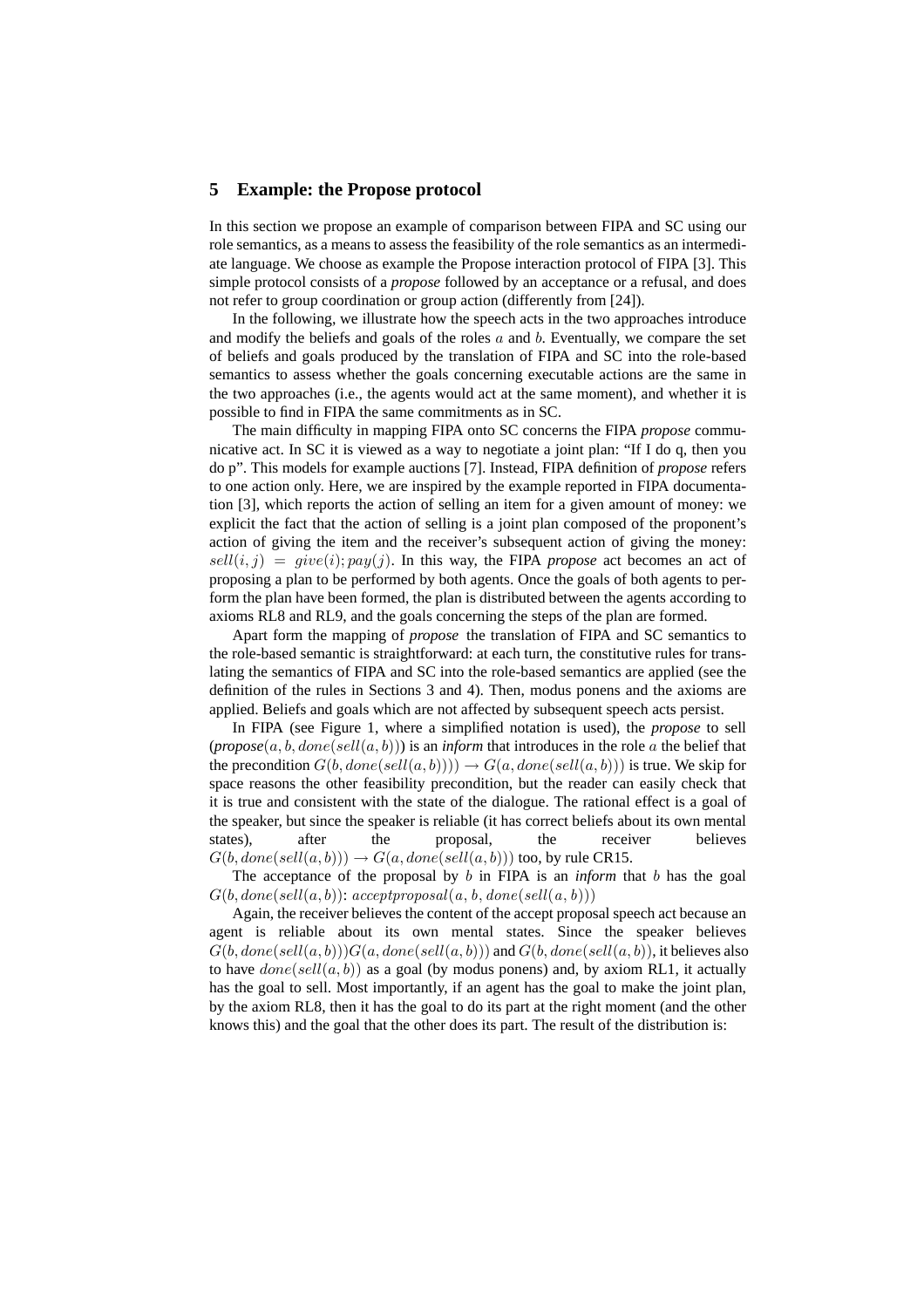$B(a, give(a) \rightarrow G(a, done(pay(b)))) \wedge B(b, give(a) \rightarrow G(b, done(pay(b))))$ . Thus, when  $done(give(a))$  is true, from  $done(give(a)) \rightarrow G(a, done(pay(b))))$ , we derive that a wants that b does its part  $G(b, done(pay(b))).$ 

The translation from SC ACL semantics to the role-based semantics is accomplished by applying the rules defined in the previous section (see Figure 2). Given the FIPA *propose* CA, the corresponding speech act in SC ACL is *propose*(a, b,  $done(give(a))$ ,  $done(pay(b))$ ). By applying the rule that translates this speech act in the role-based ACL semantics, we get to the state in which both  $a$  and  $b$ have the belief that  $done(give(a)) \rightarrow G(a, G(b, done(pay(b))))$  representing an unset commitment of  $b$ . Moreover, a pending commitment by  $a$  is represented by  $done(give(a)) \rightarrow G(b, done(pay(b)))) \rightarrow G(a, done(give(s))).$ 

The *accept proposal* is modelled by  $accept(b, a, C_i(unset, b, a, pay(b) | give(a))$ in SC. This speech act, whose precondition is true, results in  $b$ 's act of creating the belief of a that b believes  $done(qive(a)) \rightarrow G(b, done(pay(b)))$ . The application of modus ponens to the belief  $done(qive(a)) \rightarrow G(b, done(pay(b)))) \rightarrow G(a, done(qive(s))))$ and this new belief results in the introduction of an active commitment whose debtor is role a:  $G(a, done(qive(a))) \wedge G(b, done(qive(a)))$ 

When  $aive(a)$  is executed, then the commitment of a to do  $aive(a)$  is fulfilled and the commitment of b to do  $pay(b)$  is active: its condition  $done(qive(a))$  is satisfied.

The *reject proposal* communicative act in FIPA in SC corresponds to the speech act  $reject(b, a, C_i(unset, b, a, pay(r) | give(a))$ . The reject speech act attributes to both a and b the belief that b does not have the goal  $done(pay(a))$ , thus retaining a's pending commitment from becoming active and cancelling the unset commitment from  $b$  role.

Which are the main differences between these approaches? By comparing the two tables in Figures 1 and 2, it is possible to observe that, once translated in the role-based semantics, the actual commitments and their state coincide in the two approaches, with a significant exception. The difference can be observed in the first row, where after the *propose* speech act there is no equivalent in FIPA of the belief - publicly attributed to the proponent - that it has the goal that the addressee forms a conditional goal to pay the requested amount of money for the sold item, where the condition consists of the proponent giving the item.

This difference is to be ascribed to the definition of the act of proposing in FIPA. In practice, FIPA does not express the advantage of the proponent in proposing the plan. For example, in the selling case, there is no clue of the fact that reason why the proponent proposes the joint plan is that it wants to receive the specified amount of money. However, this is implicit in the definition of the selling plan. In SC, reciprocity is expressed by the fact that a *propose* is composed by a conditional *promise* together with a *request* (see also the model in [25]), thus providing a way to express any kind of arrangements, even non conventional ones. In SC, the subsequent accept speech act presupposes the existence of an unset commitment having as debtor the role to which the proposal has been addressed. However, the *accept proposal* act in the second turn fills the gap in FIPA: when the addressee displays the goal to take part in the joint plan, the distribution of the tasks of giving and paying takes place, generating the appropriate goals in the two roles.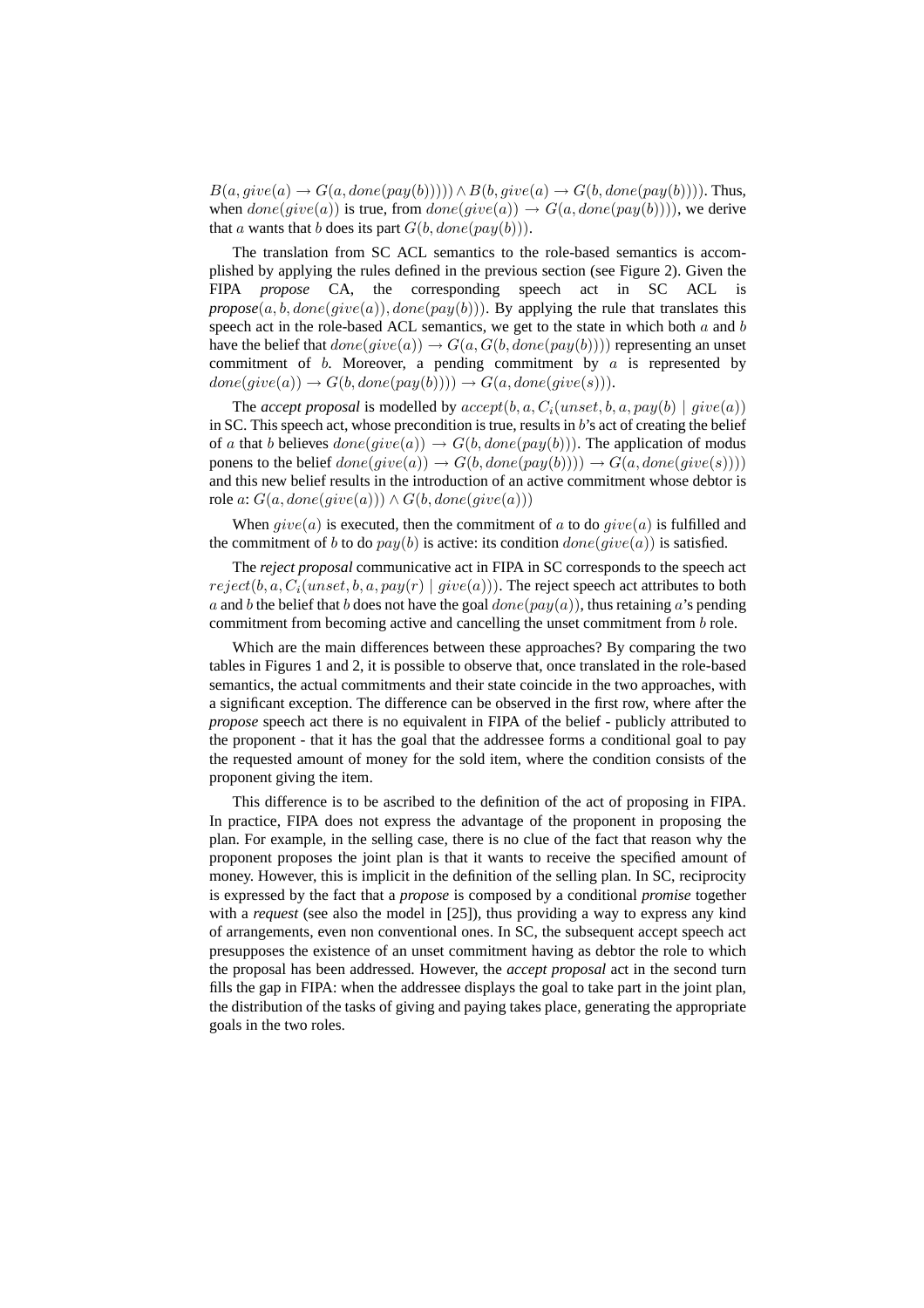| $\overline{CA}$ | Seller $a$                                       | Buyer $b$                                        |
|-----------------|--------------------------------------------------|--------------------------------------------------|
|                 | (SC)                                             | (SC)                                             |
|                 | propose BELIEFS                                  | <b>BELIEFS</b>                                   |
|                 | $give(a) \rightarrow G(a, G(b, pay(b)))$         |                                                  |
|                 | <b>GOALS</b>                                     | <b>GOALS</b>                                     |
|                 | <b>BELIEFS</b>                                   | <b>BELIEFS</b>                                   |
| accept          |                                                  |                                                  |
|                 | $give(a) \rightarrow G(a, G(b, pay(b)))$         |                                                  |
|                 | $(give(a) \rightarrow G(b, pay(b))) \rightarrow$ | $(give(a) \rightarrow G(b, pay(b)))$             |
|                 | G(a,qive(a)))                                    | G(a, give(a)))                                   |
|                 | $give(a) \rightarrow G(b, pay(b))$               | $give(a) \rightarrow G(b, pay(b))$               |
|                 | G(a, give(a))                                    | G(a, give(a))                                    |
|                 | <b>GOALS</b>                                     | <b>GOALS</b>                                     |
|                 | qive(a)                                          |                                                  |
| give(a)         | <b>BELIEFS</b>                                   | <b>BELIEFS</b>                                   |
|                 | $give(a) \rightarrow G(a, G(b, pay(b)))$         |                                                  |
|                 | $(give(a) \rightarrow G(b, pay(b))) \rightarrow$ | $(give(a) \rightarrow G(b, pay(b))) \rightarrow$ |
|                 | G(a,qive(a)))                                    | G(a,qive(a)))                                    |
|                 | $give(a) \rightarrow G(b, pay(b))$               | $give(a) \rightarrow G(b, pay(b))$               |
|                 | G(a, give(a))                                    | G(a, give(a))                                    |
|                 | give (a)                                         | give (a)                                         |
|                 | G(b, pay(b))                                     | G(b, pay(b))                                     |
|                 | GOALS                                            | <b>GOALS</b>                                     |
|                 |                                                  | pay(b)                                           |
| pay(b)          | <b>BELIEFS</b>                                   | <b>BELIEFS</b>                                   |
|                 | G(b, pay(b))                                     | G(b, pay(b))                                     |
|                 | pay(b)                                           | pay(b)                                           |
|                 | <b>GOALS</b>                                     | <b>GOALS</b>                                     |
|                 |                                                  |                                                  |
| reject          | <b>BELIEFS</b>                                   | <b>BELIEF</b>                                    |
|                 | $give(a) \rightarrow G(a, G(b, pay(b)))$         |                                                  |
|                 | $(give(a) \rightarrow G(b, pay(b))) \rightarrow$ | $(give(a) \rightarrow G(b, pay(b))) \rightarrow$ |
|                 | G(a,qive(a)))                                    | G(a,qive(a)))                                    |
|                 | $\neg G(b, pay(b))$                              | $\neg G(b, pay(b))$                              |
|                 | <b>GOALS</b>                                     | <b>GOALS</b>                                     |

Fig. 2. The example with commitments. Note that for space reasons  $done(i, act)$  is abbreviated in  $act(i)$ .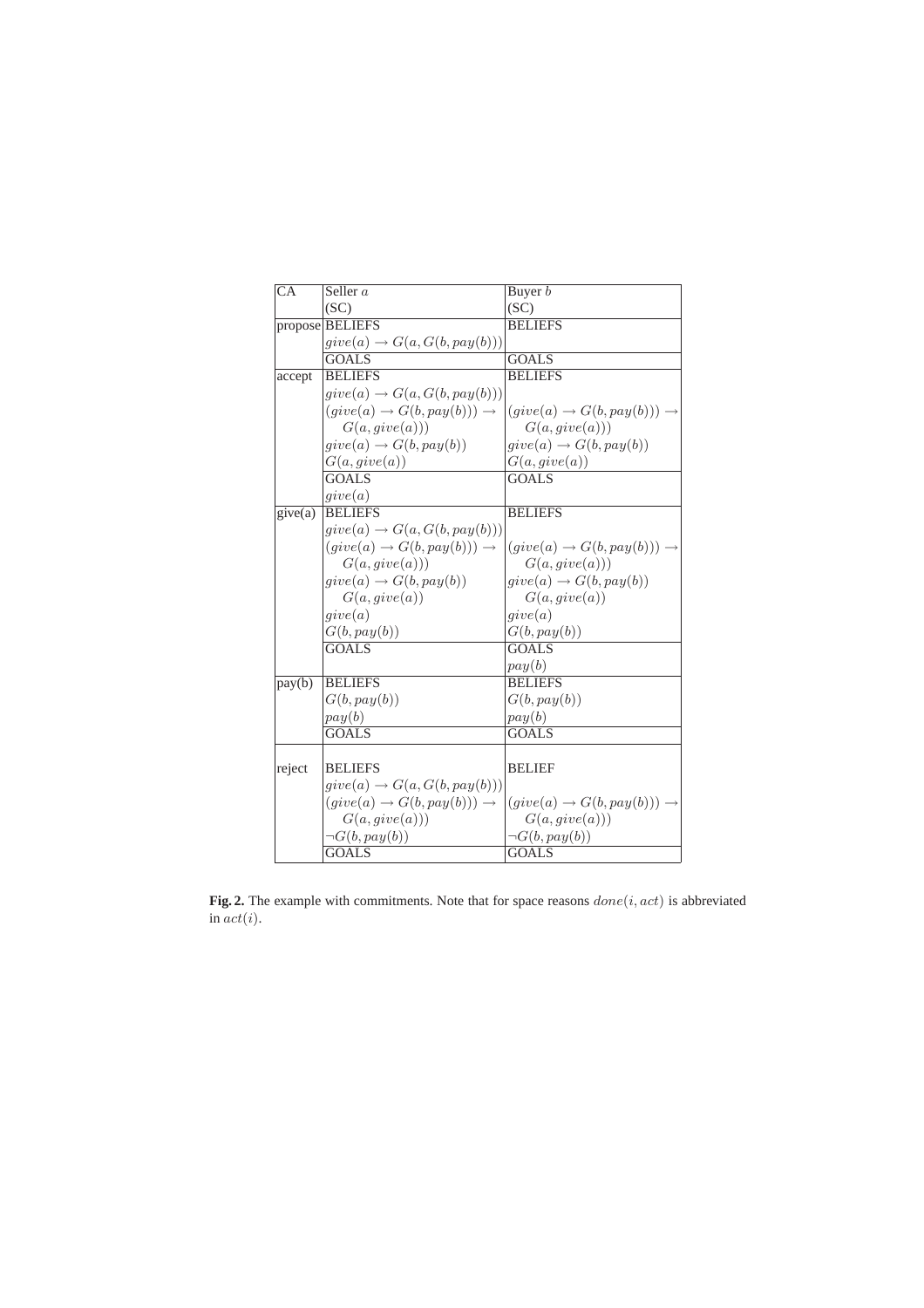# **6 Conclusions**

In this paper we propose a role-based semantics for agent communication languages. In this approach, the state of a dialogue is represented by beliefs and goals publicly attributed to the roles played by the participants in the dialogue. These beliefs and goals are added and removed by the speech acts performed by the roles and are distinct - and potentially different - from the agents' private ones. The role-based semantics opens the way to the possibility that they diverge, so that a wide range of cooperative and non-cooperative situations can be modelled.

We show that both the mentalistic and the social commitment approach to the semantics of agent communbication languages, can be translated into a role-based semantics, showing their differences and similarities. The translation makes it possible to re-use logics and implementations of the FIPA-style mentalistic approach, while avoiding the unverifiability of the mental states.

In addition, a role-based semantics makes it possible to represent and study the way in which mental states attributed to agents in a role, may differ from the private mental states. Thus a wide range of cooperative and non-cooperative situations can be modelled. As a first example, consider a teacher who is teaching Darwinism to a class of pupils. Teachers are considered to be reliable. So according to rule RL15, when a teacher makes an inform speech act, the pupils will publicly adopt the information. But privately the pupils may not believe the information, for example because of religious objections against Darwinism. As a second example, reconsider the proposal in Figure 2. As a result of the acceptance by a of the joint action  $give(a); pay(b), b$  publicly adopts the goal  $pau(b)$ . But clearly, this is only a means to get the good, as part of the joint action. It is quite possible that the agent  $y$  enacting  $b$ , does not have the individual goal to give the object away.

#### **References**

- 1. Zambonelli, F., Jennings, N., Wooldridge, M.: Developing multiagent systems: The Gaia methodology. IEEE Transactions of Software Engineering and Methodology **12(3)** (2003) 317–370
- 2. Ferber, J., Gutknecht, O., Michel, F.: From agents to organizations: an organizational view of multiagent systems. In: LNCS n. 2935: Procs. of AOSE'03, Springer Verlag (2003) 214–230
- 3. FIPA: FIPA ACL specification. Technical Report FIPA00037, Foundation for Intelligent Physical Agents, http://www.fipa.org/specs/fipa00037/SC00037J.html (2002)
- 4. Boella, G., Hulstjin, J., van der Torre, L.: A synthesis between mental attitudes and social commitments in agent communication languages. In: Procs. of IAT'05, IEEE Press (2005)
- 5. Boella, G., van der Torre, L.: A game theoretic approach to contracts in multiagent systems. IEEE Transactions on Systems, Man and Cybernetics - Part C **36(1)** (2006)68–79
- 6. Boella, G., van der Torre, L.: Security policies for sharing knowledge in virtual communities. IEEE Transactions on Systems, Man and Cybernetics - Part A **36(3)** (2006) 439–450
- 7. Fornara, N., Colombetti, M.: A commitment-based approach to agent communication. Applied Artificial Intelligence **18(9-10)** (2004) 853–866
- 8. Juan, T., Sterling, L.: Achieving dynamic interfaces with agents concepts. In: Procs. of AAMAS'04. (2004) 688–695